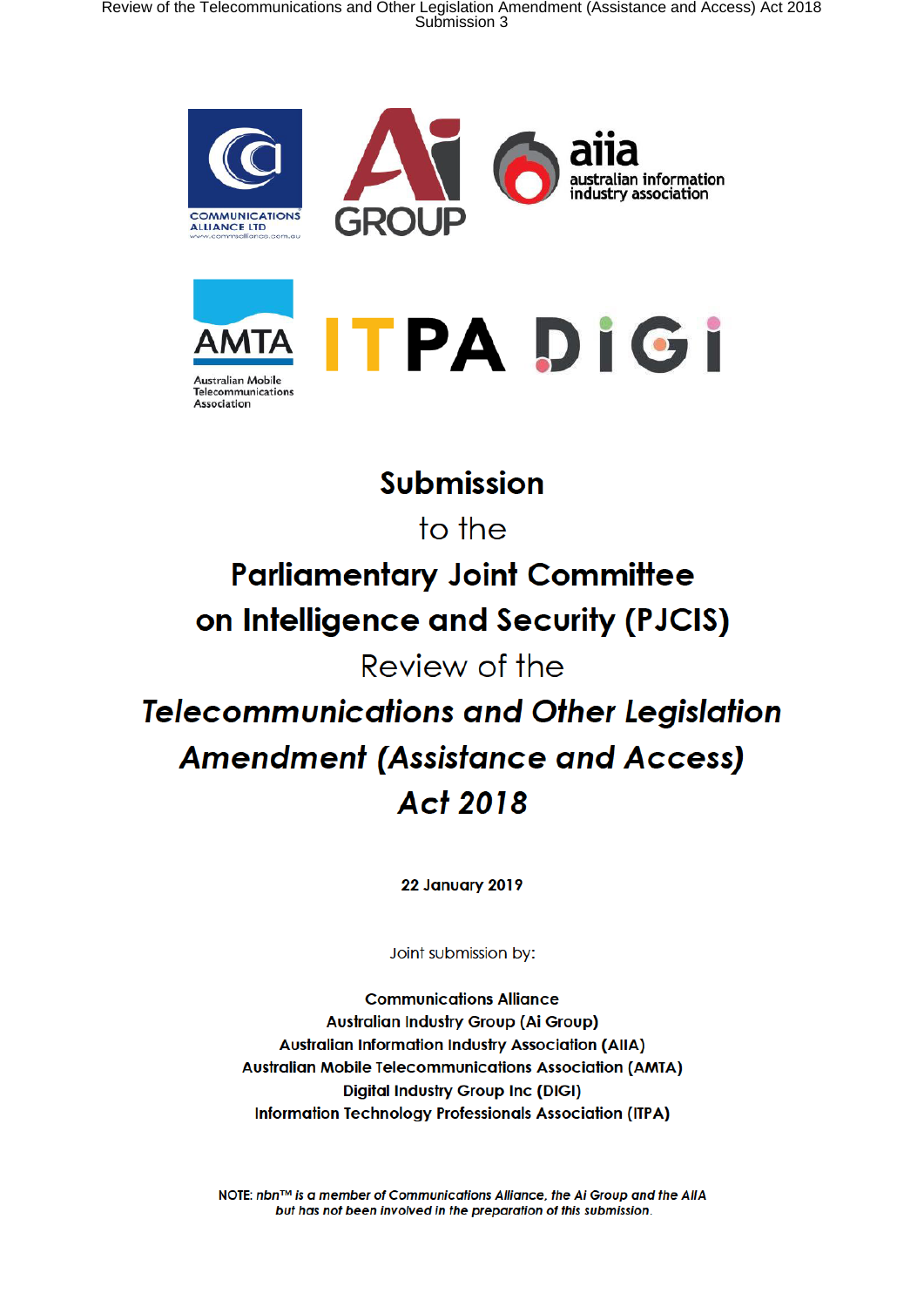Page 2 of 17

#### **ASSOCIATIONS**

**Communications Alliance\*** is the primary telecommunications industry body in Australia. Its membership is drawn from a wide cross-section of the communications industry, including carriers, carriage and internet service providers, content providers, equipment vendors, IT companies, consultants and business groups.

Its vision is to provide a unified voice for the telecommunications industry and to lead it into the next generation of converging networks, technologies and services. The prime mission of Communications Alliance is to promote the growth of the Australian communications industry and the protection of consumer interests by fostering the highest standards of business ethics and behaviour through Industry self-governance.

The **Australian Industry Group (Ai Group)\*** is a peak industry association in Australia which along with its affiliates represents the interests of more than 60,000 businesses in an expanding range of sectors including: manufacturing, engineering, construction, automotive, food, transport, information technology, telecommunications, call centres, labour hire, printing, defence, mining equipment and supplies, airlines, and other industries. The businesses which Ai Group represents employ more than one million people. Ai Group members operate small, medium and large businesses across a range of industries. Ai Group is closely affiliated with more than 50 other employer groups in Australia alone and directly manages a number of those organisations.

The **Australian Information Industry Association (AIIA)\*** is Australia's peak representative body and advocacy group for those in the digital ecosystem. AIIA is a not-for-profit organisation that has, since 1978, pursued activities to stimulate and grow the digital ecosystem, to create a favourable business environment and drive Australia's social and economic prosperity.

AIIA's members range from start-ups and the incubators that house them, to small and mediumsized businesses including many 'scale-ups', and large Australian and global organisations. While AIIA's members represent around two-thirds of the technology revenues in Australia, more than 90% of our members are SMEs.

The **Australian Mobile Telecommunications Association (AMTA)** is the peak industry body representing Australia's mobile telecommunications industry. Its mission is to promote an environmentally, socially and economically responsible, successful and sustainable mobile telecommunications industry in Australia, with members including the mobile network operators and carriage service providers, handset manufacturers, network equipment suppliers, retail outlets and other suppliers to the industry.

The **Digital Industry Group Inc (DIGI)** is a not-for-profit industry association representing the digital industry in Australia. DIGI includes representatives from Amazon, Facebook, Google, Oath, and Twitter. DIGI members collectively provide digital services to Australians including Internet search engines, online stores and other digital communications platforms.

The **Information Technology Professionals Association (ITPA)** is a not-for-profit organisation established to advance the understanding of ICT matters within the community, corporate and government sectors in Australia.

IPTA's members are professionals within the IT Industry in Australia and abroad who aim to advance the practice of Information Technology as a profession.

IPTA's vision is for its members to deliver outcomes which enhance and enrich society through the understanding and application of technology in an increasingly online world.

#### **\*NOTE:** *nbn™ is a member of Communications Alliance, the Ai Group and the AIIA but has not been involved in the preparation of this submission***.**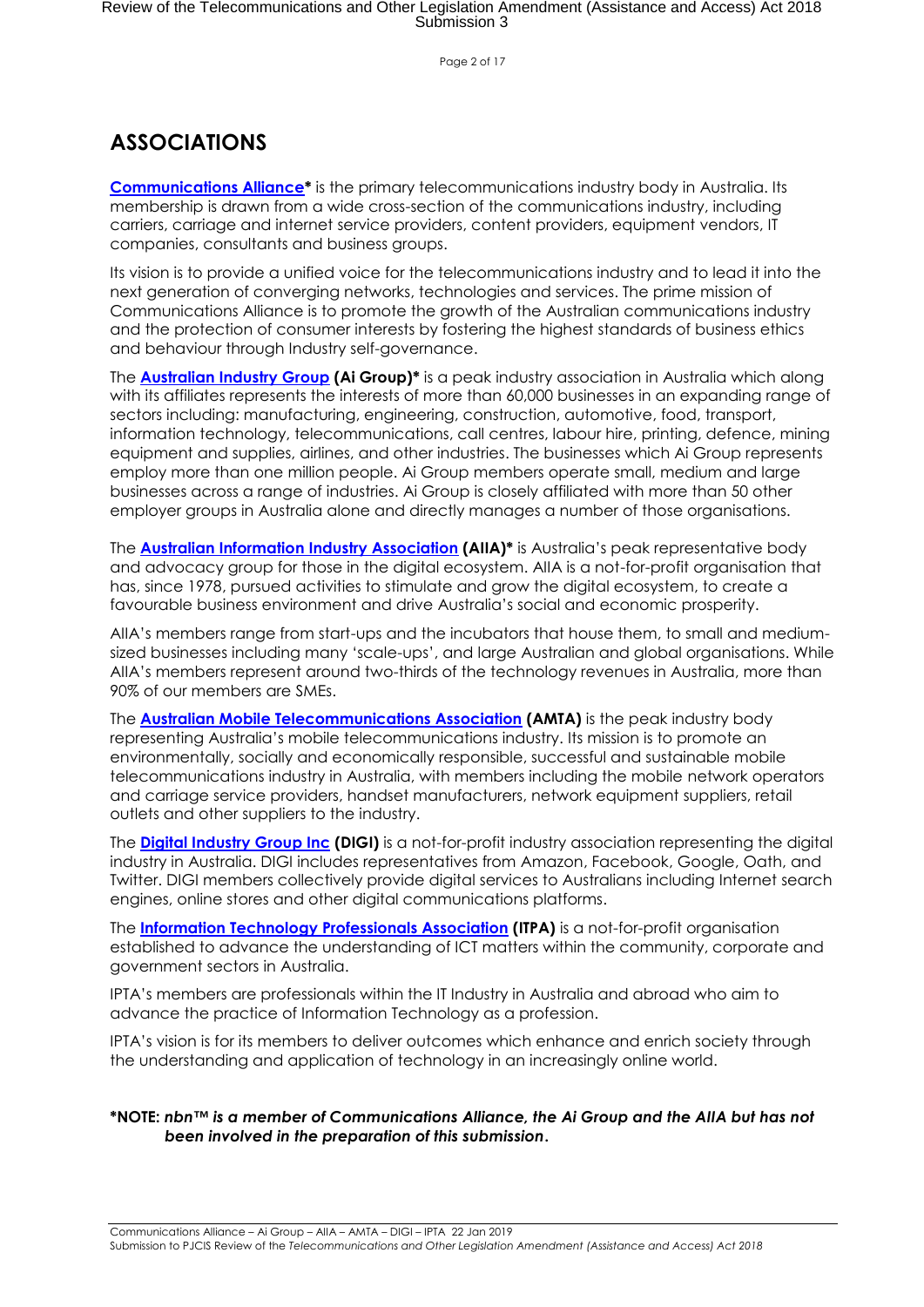Page 3 of 17

#### **1. Introduction**

The Associations and their members are grateful for the opportunity to provide further input to the Parliamentary Joint Committee on Intelligence and Security (PJCIS) Review of the *Telecommunications and Other Legislation (Assistance and Access) Act 2018* (Act).

As we have stated publicly during 2018, we remain appreciative of the valuable and diligent work undertaken by the Committee to date throughout its Inquiry and, in particular, the way that the Committee remained focused on its task, despite the political pressure and, at times, extraordinary circumstances that have attended the scrutiny and passage of the legislation.

Our submission seeks to take account of the recommendations made by the PJCIS in its December 2018 *Advisory Report on the Telecommunications and Other Legislation Amendment (Assistance and Access) Bill 2018*.

The submission offers comments and suggestions in relation to the Government amendments to the Bill that were passed by both Houses of Parliament on 6 December 2018.

We urge the Committee to consider recommendations for improvements to the Government amendments that were passed on 6 December 2018 and to many other remaining problematic aspects of the legislation.

As was manifestly clear in the lead-up to the relevant sittings of the House of Representatives and the Senate, the Government amendments were drafted in haste in an overnight session and were distributed only in the early hours of 6 December. Almost inevitably, there remain, in our view, significant problems with the amendments and other elements of the legislation. Many of the amendments are difficult to understand or interpret, appear unlikely to remedy the problems identified by Industry and/or exhibit omissions which need to be addressed.

In drafting this submission, we have drawn on a range of sources, including the views of the Associations' members who have been involved in our scrutiny of the legislation (dating back to the initial consultation of the draft Bill).

We have also drawn on what we see as the most useful and constructive elements of the proposed Labor amendments (that were withdrawn during debate in the Senate on 6 December) in order to address some of the remaining problematic aspects of the Act.

In addition, the Associations reiterate their concern that the impact of this Act on the exporting activities of Australian Industry security and encryption products, that is now captured by the definition of 'designated communications provider', has not been sufficiently considered. The geopolitical impact of the Act must be further interrogated, and particular attention should also be focused on the legal and economic implications of the application of the law on Australian Industry.

Furthermore, the ability of Government and business to access international security and encryption products may also be impacted making both Australian businesses and Government agencies vulnerable to cyberattack and data breaches. It is unclear how this will be monitored and addressed.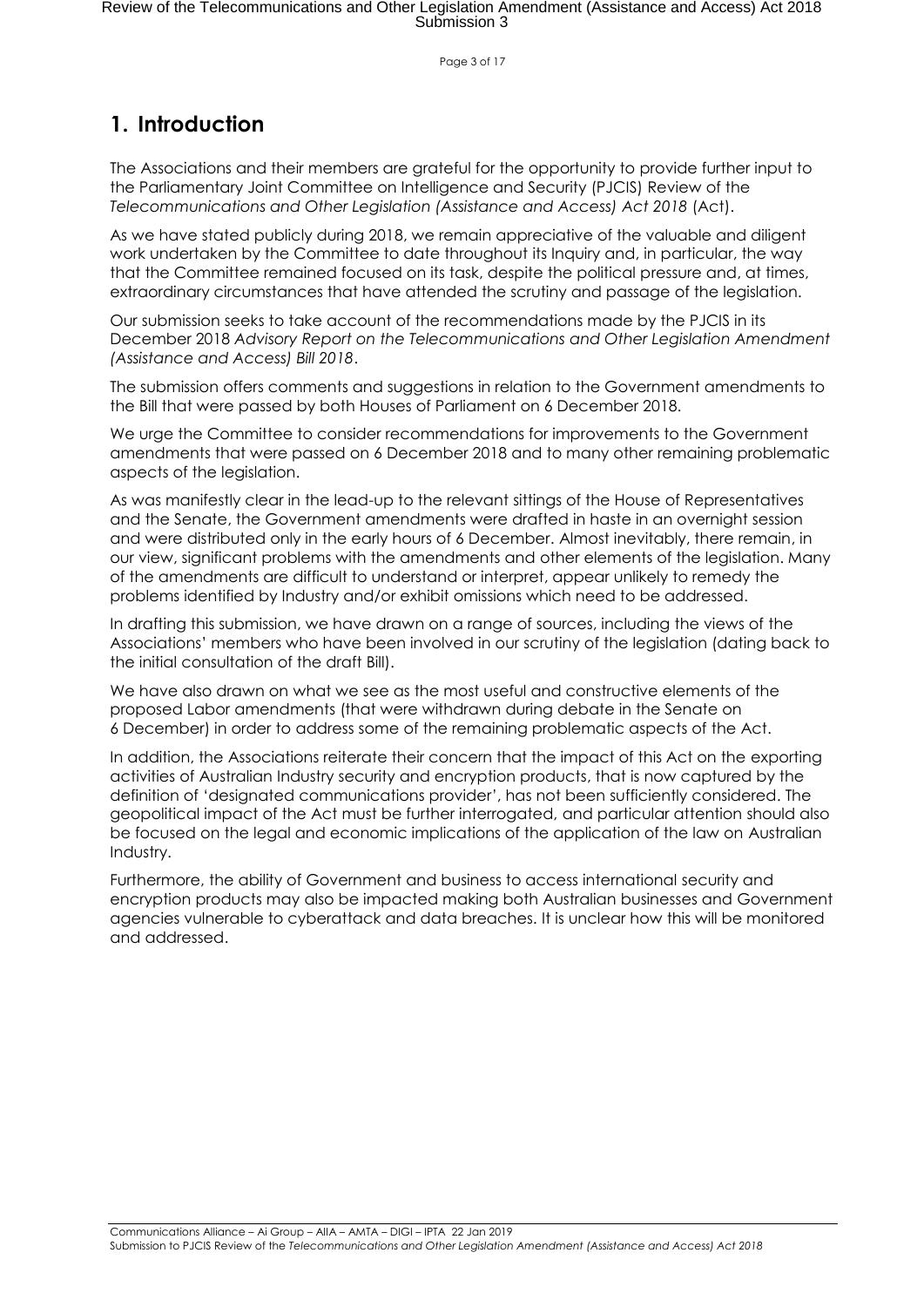Page 4 of 17

#### **2. Suggested Amendments**

The Associations commend the PJCIS and Government for the changes that have already been incorporated into the Act. Many of those changes assist in strengthening the request/notice scheme and provide additional clarity. However, the Associations recommend that the Act be further amended to ensure that the far-reaching powers afforded in the legislation are only applied where necessary and within clearly defined boundaries which take into account the potentially competing requirements of security/safety for the purpose of law enforcement and crime prevention, the rights of designated communications providers and their employees, the security/safety of electronic products and services and, consequently, the cybersecurity and privacy of all Australians – and indeed the Internet at large.

We recommend that the following amendments be incorporated into the legislation as soon as possible, i.e. prior to the statutory review of the legislation by the Independent National Security Legislation Monitor. Please also refer to the table further below for a more detailed list of suggested amendments and for further explanations of the items listed in the bullet points below.

• Enshrine into the legislation a warrant-based system with judicial consent to Technical Assistance Notices (TANs) and Technical Capability Notices (TCNs) and their respective variations. It is only appropriate that the far-reaching powers granted by the legislation are supervised by an eligible judge. The fact that a person has been given the authority to issue a warrant does not guarantee sufficient oversight and/or independence in this context and must, therefore, be complemented by judicial consent.

We support the amendments in relation to a warrant-based system with judicial consent as tabled by Labor on 6 December 2018.

• It appears very difficult to adequately define the terms 'systemic weakness/vulnerability' and 'target technology'. As currently drafted in the Act, these definitions are difficult to understand, ambiguous and are significantly too narrow. The limitations intended to be given to systemic vulnerability/weakness through the definition of target technology do not achieve the desired objective. Specifically, it is unclear what constitutes a class of technology, (e.g. would a 'class' be all mobile handsets, or Android phones, but not iPhones, or the mobile handsets offered by one service provider but not another, or some other combination of factors?). Assuming this term has a common-sense meaning (to the extent this exists), then the application to the whole class of technology creates a far too narrow characterisation of what constitutes a systemic weakness or vulnerability.

Consequently, we recommend deleting the definitions of systemic weakness/ vulnerability and target technology and, instead, to more clearly and narrowly articulate in Section 317ZG the prohibited effects of a TAN or TCN. We note the limitations contained in Section 317ZG but maintain that the definitions of these three terms are not useful and/or significantly too narrow to be acceptable.

We support the amendments to Section 3172G as tabled by Labor on 6 December 2018.

The threshold for using the powers afforded in the legislation is very low, i.e. the legislation can be applied in the context of preventing or investigating criminal offences that carry a prison sentence of 3 years. When assessing this threshold, it becomes clear that relatively minor offences compared to the crimes originally contemplated to be combatted by the legislation (terrorism, child abuse, human trafficking etc.) can be captured by this definition. For example, under the *Crimes Act* a prank or menacing phone call could satisfy the 3-year prison sentence criterion. Consequently, we strongly recommend raising the threshold for offences which could give rise to the powers of the Act being used. The *Telecommunications (Interception and Access) Act 1979* (TIAA) already contains a definition of 'serious offence' in Section 5D. The general threshold set by that section is an offence punishable by imprisonment of life or for a period, or maximum period, of at least 7 years. The term 'serious offence' should have only one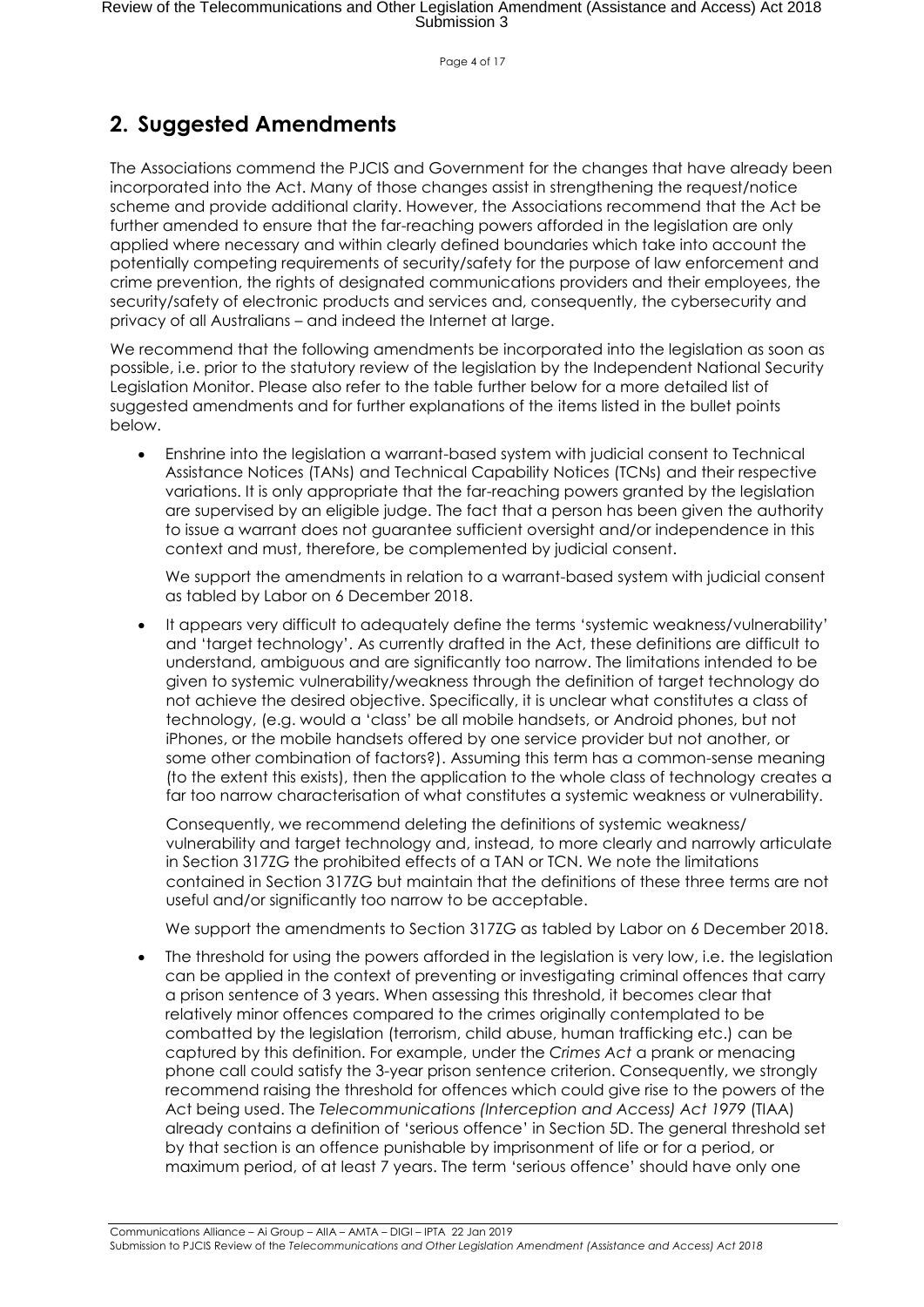Page 5 of 17

meaning between the *Telecommunications Act 1997* and the TIAA. The existing original definition in the TIAA is appropriate and should be adopted.

- The consultation requirements for TANs and TCNs ought to be strengthened. It appears that many of the requirements can easily be avoided by the requesting agency simply stating that the request is urgent (something that it is easy to imagine agencies would almost invariably do). Further, the processes underlying the consultation requirements are somewhat unclear and/or mean that effective consultation can be bypassed.
- The inclusion of an assessment of whether a TCN may be contravening Section 317ZG is a welcome addition. However, the provisions must be significantly strengthened to achieve the desired effect of allowing for an independent and qualified third opinion. Therefore, the legislation should be amended so that the Commonwealth Ombudsman or another independent authority (instead of the Attorney-General) is to appoint the two assessors (or a panel), and only after having invited nominations for candidates from Industry and Government.

It is also key that both assessors come to the same conclusion that a TCN is not in breach with the limitations placed on notices, in order for the Attorney-General to be allowed to give the notice. A mere consideration of the report produced by both assessors is inadequate.

- The list of matters that the Minister must have regard to when considering the approval of a TCN or of a variation of a TCN is less extensive than the consideration that must be given for TARs, TANs and variation of TANs. This is insufficient given the extended powers granted by a TCN. Importantly, the Minister should be required to give consideration to the legitimate expectations of the community regarding privacy and cybersecurity and whether the requested thing is the least intrusive means of achieving the agency's objective. The respective provisions in Section 317TAAA and 317XA ought to be brought in line with 317J and 317RA.
- Some of the above suggestions highlight that the delineation between TANs and TCNs is complex and ill-formulated throughout the legislation. It seems that the actions requested by a TAN could be used to the same effect as a TCN but would then not be subject to the same scrutiny. Consequently, we suggest – as we have done in previous submissions to the PJCIS – removing the entire concept of TANs altogether from the legislation. This would not reduce the powers available to agencies but would reduce complexity and eliminate some of the shortcomings that stem from a rather artificial delineation between TANs and TCNs.
- The legislation aims to ensure that it cannot be used to bypass the mandatory data retention or interception legislations. However, those protections are largely eroded by two loopholes:
	- a. one that allows agencies to make requests and notices, including those that have the effect requesting actions that would usually be governed by the data retention or interception legislations, if they facilitate giving effect to a warrant. This loophole must be eliminated, and we recommend the removal of Sections 317H(4) and (5).
	- b. a second loophole arising from the fact that 'listed acts or things' include 'installing, maintaining, testing or using software or equipment' and there is no limitation placed on the functionality that could be deployed within the system of a provider by installing and maintaining software or equipment nominated by an agency. For example, the software or equipment may give the agency direct access to metadata or information or the software or equipment might allow the agency to control or operate a system or service independently of the designated communications provider. (Also refer to item 19 in the table below.)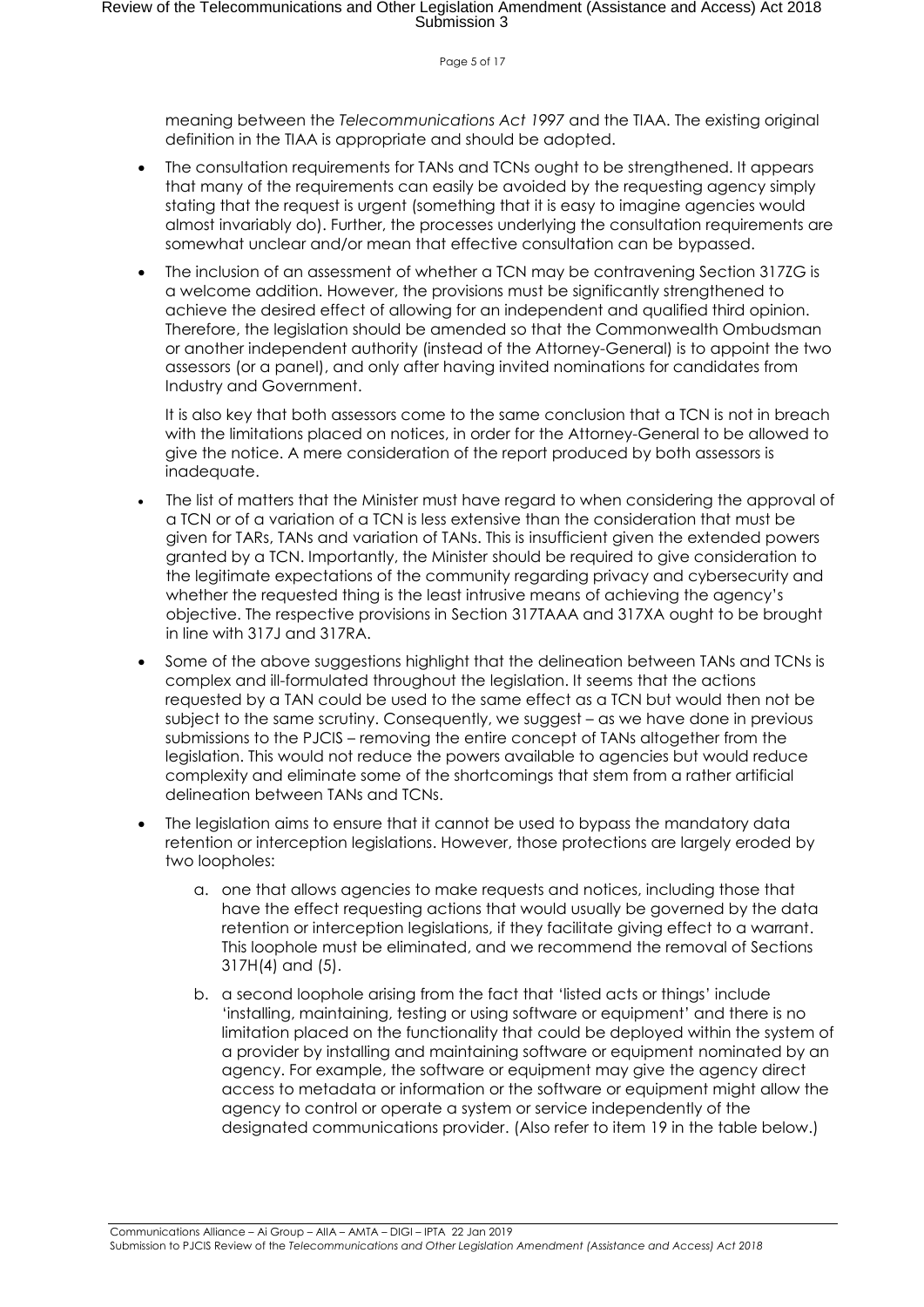#### Page 6 of 17

These loopholes also erode the special protections for journalists in the data retention legislation, under which a special journalist warrant is required to obtain the metadata relating to journalists.

The legislation only creates a defence for providers if the act requested by a TAN or TCN is done in a foreign country and would contravene foreign law. However, for example, if an Australian provider took action in Australia that compromised the security or privacy of a European citizen under the *General Data Protection Regulation* (GDPR) of the European Union, the provider could be liable for fines of up to 4% of its global revenues, thereby placing the provider into an extremely difficult position with respect to compliance with either legislation.

Therefore, the implications for a provider of complying with the Act ought to be an express consideration when assessing the reasonableness of a TAN/TCN, and the defence afforded by the legislation ought to be extended to include actions taken in Australia as well as in a foreign country.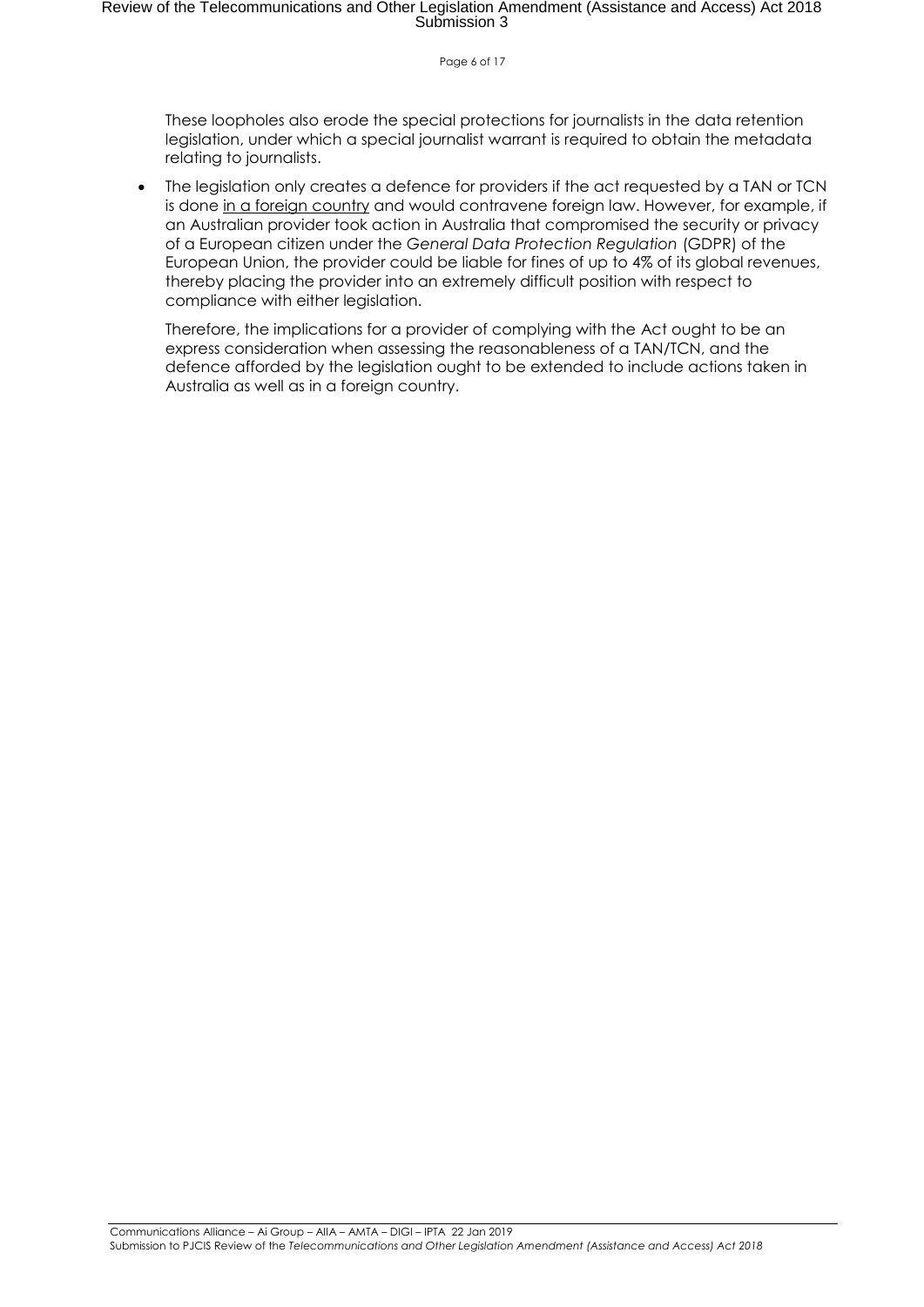#### Page 7 of 17

| No             | Section                                                                                         | Subject                              | Comment                                                                                                                                                                                                                                                                                                                                                                                                                                                                                                                                           |                                                                                                                                                                                                                                                                                                                                                                                                                   | Suggested alternative drafting                                                                                                                                                                                                                                                                                                                          |
|----------------|-------------------------------------------------------------------------------------------------|--------------------------------------|---------------------------------------------------------------------------------------------------------------------------------------------------------------------------------------------------------------------------------------------------------------------------------------------------------------------------------------------------------------------------------------------------------------------------------------------------------------------------------------------------------------------------------------------------|-------------------------------------------------------------------------------------------------------------------------------------------------------------------------------------------------------------------------------------------------------------------------------------------------------------------------------------------------------------------------------------------------------------------|---------------------------------------------------------------------------------------------------------------------------------------------------------------------------------------------------------------------------------------------------------------------------------------------------------------------------------------------------------|
|                | Independent<br>National<br>Security<br>Legislation<br><b>Monitor Act</b><br>2010<br>4B, (1D)(b) | Review of the Act by<br><b>INSLM</b> | • Limit the review timeframe to avoid late commencement<br>of review and review dragging on.                                                                                                                                                                                                                                                                                                                                                                                                                                                      |                                                                                                                                                                                                                                                                                                                                                                                                                   | • Agree with suggested Labor amendment as per motion,<br>i.e. omit "as soon as practicable after" and replace with<br>"before the end of".                                                                                                                                                                                                              |
| $\overline{2}$ | 317B                                                                                            | Def. electronic<br>protection        | • This is not a definition but a clarification of what can be<br>included in the term. It should be made clear that<br>electronic protection can include far more than<br>authentication and encryption.<br>• The inclusion of this reference to the term 'electronic<br>protection' does not clarify the practical scope of the<br>term which remains problematic particularly in Section<br>317ZG.                                                                                                                                              |                                                                                                                                                                                                                                                                                                                                                                                                                   | • We seek deletion of the phrases 'into a form of electronic<br>protection', "in a form of electronic protection' and 'in<br>relation to a form of electronic protection' where ever<br>they occur in 3172G. The use of the term 'electronic<br>protection' in 317ZG creates an additional qualification<br>that limits the benefit and scope of 317ZG. |
| 3              | 317B                                                                                            | Def. serious Australian<br>offence   | 1995:<br>Interference with political<br>rights and duties; s 83.4(1)<br>Equipping one's self to<br>commit theft or a property<br>offence; s 132.7(1)<br>Using a carriage service to<br>menace, harass or cause<br>offence; s 474.17(1)<br>Improper use of<br>emergency call service; ss<br>$474.18(1)-(2)$<br>• The Telecommunications (Interception and Access) Act<br>1979 (TIAA) already contains a definition of 'serious<br>for a period, or maximum period, of at least 7 years. The<br>term 'serious offence' should have only one meaning | • The threshold of imprisonment of 3 years sets a significantly<br>too low bar. Some examples from the Criminal Code Act<br>Imprisonment: 3 years<br>Imprisonment: 3 years<br>Imprisonment: 3 years<br>Imprisonment: 3 years<br>offence' in Section 5D. The general threshold set by that<br>section is an offence punishable by imprisonment of life or<br>between the Telecommunications Act 1997 and the TIAA. | • We recommend adopting the definition of serious<br>offence that is used in Section 5D of the<br>Telecommunications (Interception and Access) Act 1979<br>$(IIAA)$ .                                                                                                                                                                                   |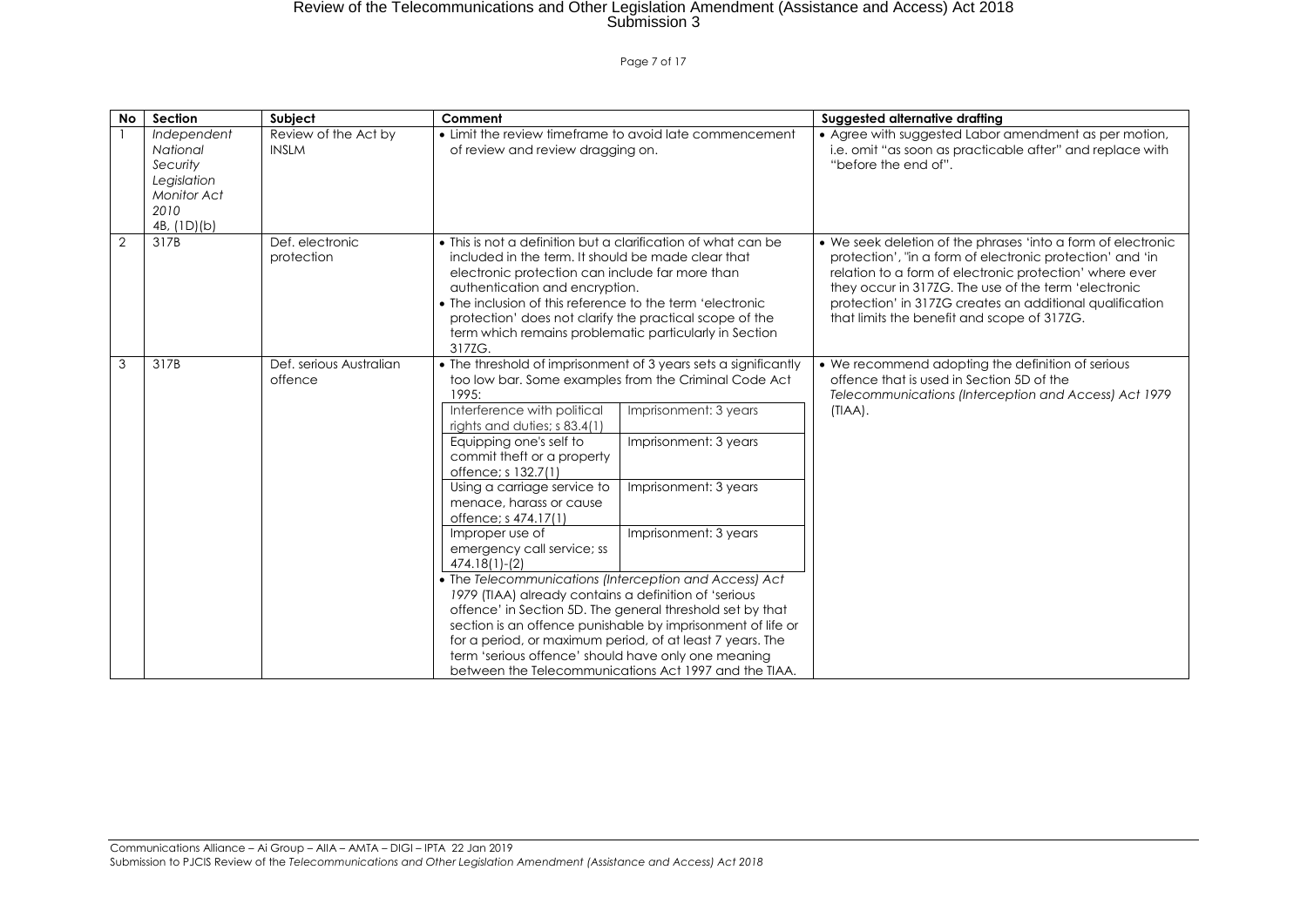Page 8 of 17

| 4 | 317B                                                                                      | Def. systemic<br>vulnerability, systemic<br>weakness, target<br>technology                                                                              | • These definitions are very difficult to understand,<br>ambiguous and appear significantly too narrow. The<br>limitations intended to be given to systemic<br>vulnerability/weakness through the definition of target<br>technology do not achieve the desired objective.<br>• Specifically, what constitutes a class of technology?<br>Assuming this term has a common-sense meaning (to the<br>extent this exists), then the application to the whole class<br>of technology is far too narrow. Consider the case where<br>ASIO instructs screen capture technology be introduced<br>into all smart phones produced by one large android<br>manufacturer but not all android smart phones. Arguably,<br>this means that not the whole class of technology is<br>affected and, therefore, the modification would not<br>constitute a systemic weakness or vulnerability.<br>• We note the limitation contained in 317ZG but maintain<br>that the definitions of these three terms are not useful<br>and/or significantly too narrow to be acceptable. | • Remove all three definitions and amend the limitations in<br>317ZG(4A-C) as per suggested Labor amendments to<br>ensure adequate protections.<br>• Agree with suggested Labor amendment as per motion<br>on 317ZG.                                                                                                                                                                                                                                                                                                                                                                                                                                                                                                         |
|---|-------------------------------------------------------------------------------------------|---------------------------------------------------------------------------------------------------------------------------------------------------------|---------------------------------------------------------------------------------------------------------------------------------------------------------------------------------------------------------------------------------------------------------------------------------------------------------------------------------------------------------------------------------------------------------------------------------------------------------------------------------------------------------------------------------------------------------------------------------------------------------------------------------------------------------------------------------------------------------------------------------------------------------------------------------------------------------------------------------------------------------------------------------------------------------------------------------------------------------------------------------------------------------------------------------------------------------|------------------------------------------------------------------------------------------------------------------------------------------------------------------------------------------------------------------------------------------------------------------------------------------------------------------------------------------------------------------------------------------------------------------------------------------------------------------------------------------------------------------------------------------------------------------------------------------------------------------------------------------------------------------------------------------------------------------------------|
| 5 | 317E                                                                                      | Listed acts or things                                                                                                                                   | • The already extremely wide range of listed acts or things<br>(LATs) has now been extended to also include anything<br>that assists or facilitates giving effect to a warrant or an<br>authorisation under law. It is not clear why this is required.<br>• We note that 317ZH(4) and (5) contain similar provisions<br>which should equally be deleted to avoid an even further<br>expansion of LATs and the circumstances when those can<br>be requested. Also refer to item 19.                                                                                                                                                                                                                                                                                                                                                                                                                                                                                                                                                                      | • Delete 317E (1)(da)                                                                                                                                                                                                                                                                                                                                                                                                                                                                                                                                                                                                                                                                                                        |
| 6 | $317H(4)$ ;<br>$317M(5)$ ;<br>317MAA(6)<br>317TAA;<br>317JA;<br>317Q;<br>317TAA;<br>317XA | Record of oral Technical<br>Assistance Request (TAR),<br><b>Technical Assistance</b><br>Notice (TAN) and<br><b>Technical Capability</b><br>Notice (TCN) | • The requesting person only needs to retain the record that<br>has been made of a request/notices that has been orally<br>given while that request/notice is in force. This appears to<br>be too short to allow for adequate scrutiny if this was<br>required at a later stage.<br>• 317MAA(6) does not require the relevant agency to also<br>provide a written record of the advice within the specified<br>timeframe to the provider.<br>• The obligation to keep a record of an orally given variation<br>of a TAR is missing.<br>• The obligation to keep a record of an orally given variation<br>of a TAN is missing.<br>• The obligation to keep a record of an orally given TCN is<br>missing.<br>• The obligation to keep a record of an orally given variation<br>of a TCN is missing.                                                                                                                                                                                                                                                      | • Retain records for 3 years after the expiry of the<br>request/notice.<br>• Include an additional requirement as a new<br>317MAA(6)(b) to provide the provider with the written<br>record of the advice within the same 48 hours.<br>· Include an equivalent obligation for variations of TARs as<br>a new 317JA(5A).<br>• Include an equivalent obligation for variations of TANs as<br>a new 317Q(5A).<br>• Include an equivalent obligation for TCNs as a new<br>317TAA(4).<br>• Include an equivalent obligation for variations of TCNs as<br>a new 317XA(3A).<br>• Include a requirement to always also provide written<br>advice in the same timeframe to the provider in line with<br>the suggested amendment above. |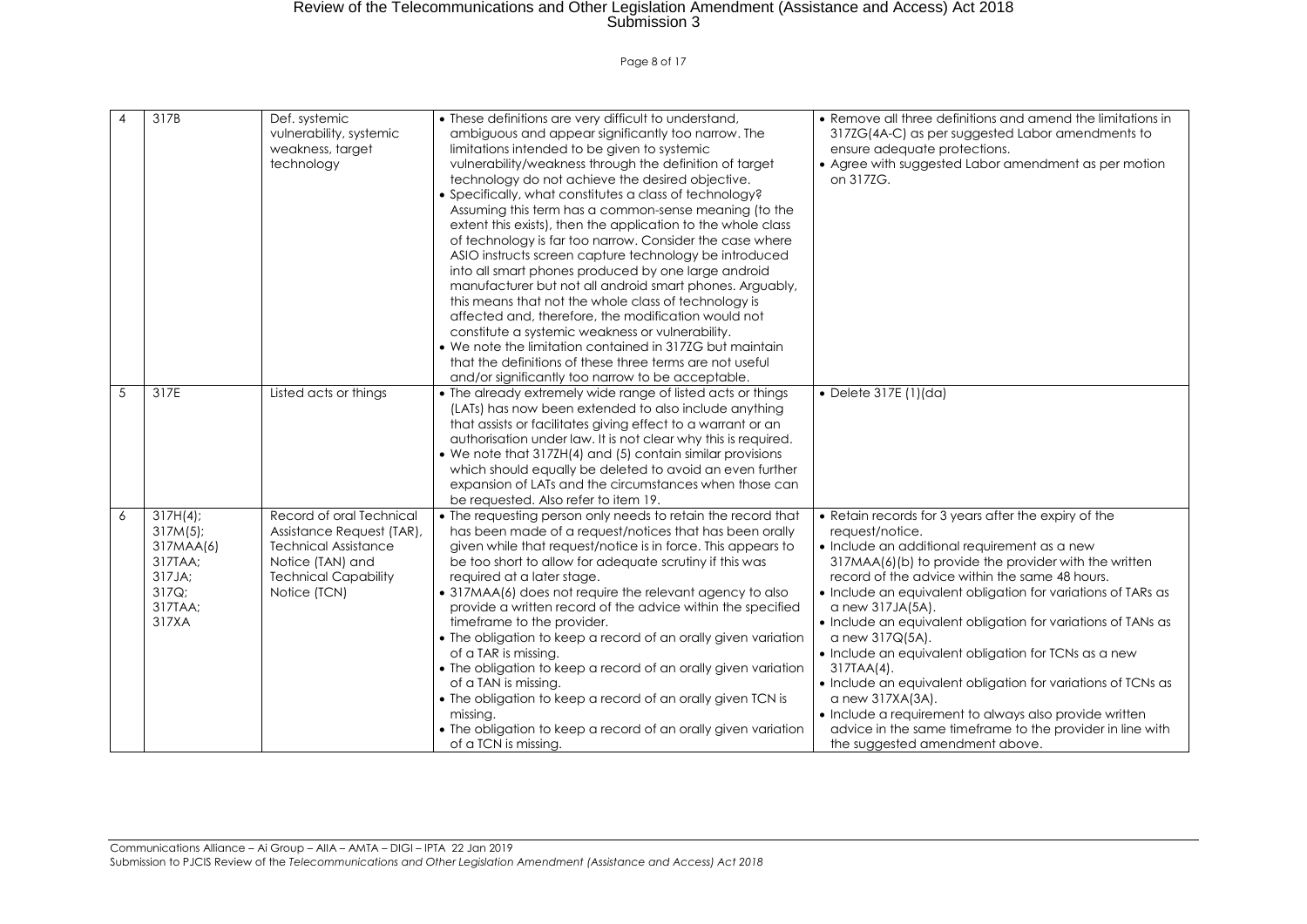Page 9 of 17

|   | 317ZK(3)   | Compliance costs                     | • 3172K(3) grants the right to compensation of reasonable<br>costs but does not provide any guidance as to how such<br>costs would be established. The Explanatory Memorandum<br>(p. 70, para. 276) already anticipates that the actual<br>compliance costs may not be deemed reasonable.<br>• The right to compensation ought to include a right to<br>compensation for damage to the network etc. which is a<br>direct result of compliance with the request/notice.<br>• The arbiter for a designated communications provider who<br>is not a Carrier or Carriage Service Provider is the AG<br>him/herself, thereby introducing a risk for bias. | • Remove 'reasonable' to ensure that providers are paid<br>the cost of compliance.<br>• Extend the right to compensation to damage incurred as<br>a result of compliance.<br>• Make the arbiter for non-Carriers/CSPs the<br>Commonwealth Ombudsman or an authority likely to be<br>less biased than the AG.                                                  |
|---|------------|--------------------------------------|------------------------------------------------------------------------------------------------------------------------------------------------------------------------------------------------------------------------------------------------------------------------------------------------------------------------------------------------------------------------------------------------------------------------------------------------------------------------------------------------------------------------------------------------------------------------------------------------------------------------------------------------------|---------------------------------------------------------------------------------------------------------------------------------------------------------------------------------------------------------------------------------------------------------------------------------------------------------------------------------------------------------------|
| 8 | 317L(2)(a) | Delineation of TAN and<br><b>TCN</b> | • It appears that 317L(2)(a) attempts to draw a line between<br>a TAN and a TCN. This should be done more clearly.                                                                                                                                                                                                                                                                                                                                                                                                                                                                                                                                   | • Amend to "A technical assistance notice has no effect to<br>the extent (if any) to which it would require a designated<br>communications provider to be capable of giving help if<br>the provider is not already able to provide such help. "or<br>similar.<br>• However, we recommend the removal of TANs<br>throughout the legislation, refer to item 22. |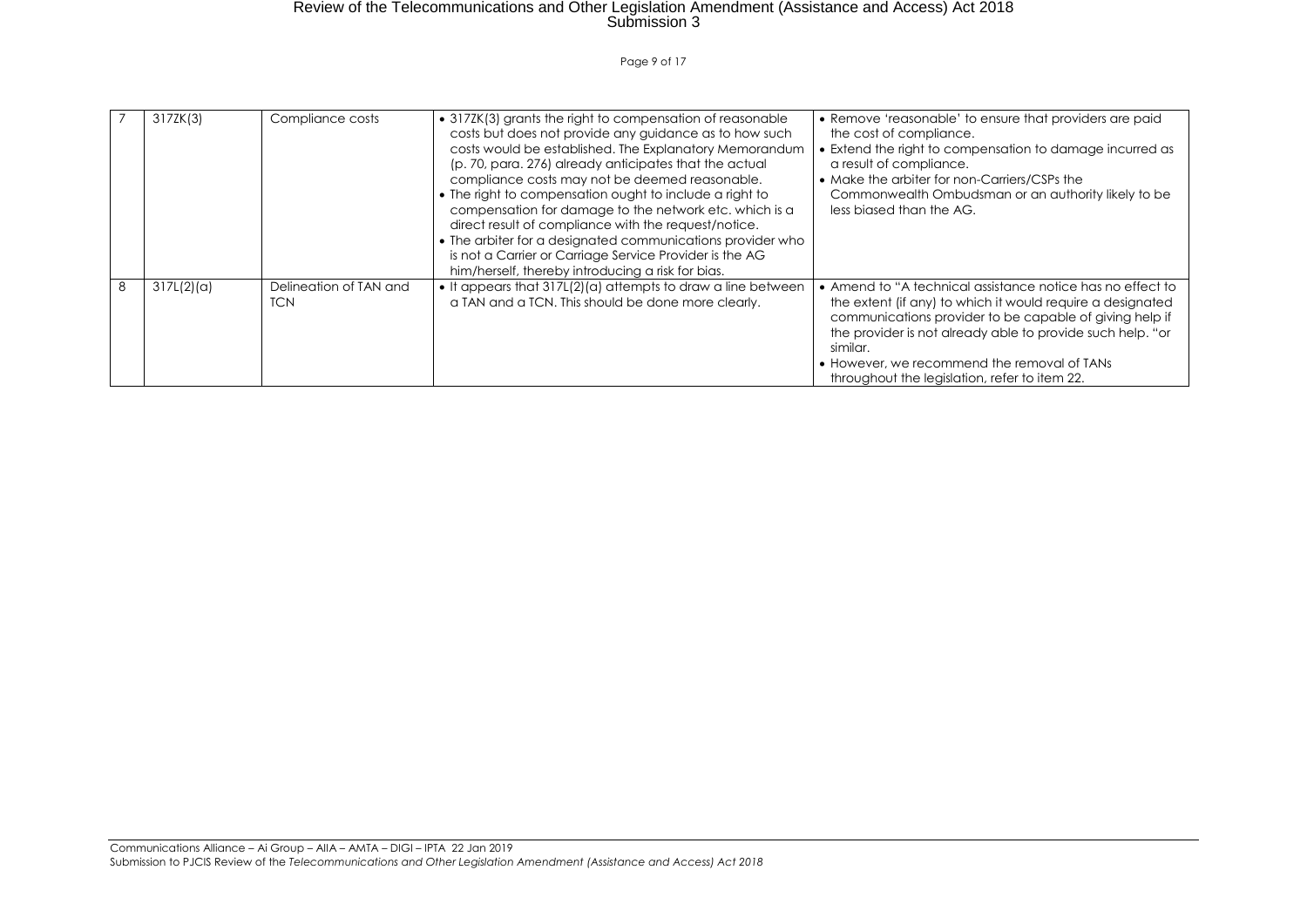Page 10 of 17

| 9  | 317PA(2) and<br>(3)<br>$317W(3)$ ;<br>317Y(3) | Consultation<br>requirements for TAN and<br>TCN: urgency   | • The requirement to consult (in the case of TANs) or the time<br>allowed for consultation (TCNs and variations of TCNs) can<br>be very easily avoided/shortened by citing urgency. This is<br>a very low bar as it can be expected that a majority of<br>notices and their variations may be considered urgent by<br>the requesting authority.<br>. It is also not clear how consultation on TCNs would be<br>facilitated in case the consultation period was shortened<br>significantly and to the effect that meaningful consultation<br>is no longer possible.<br>• Importantly, even during a shortened period the provider<br>has the right to request an assessment, and the timeframe<br>for completion of that assessment and report can be after<br>the expiry of the shortened consultation period. The AG,<br>however, cannot proceed with the giving of a TCN without<br>having regard to the report.<br>• 317W(7) and (8) address circumstances in which it is<br>proposed to issue a TCN that has the same, or substantially<br>the same, requirements imposed by another TCN that was<br>previously given to the provider. In these circumstances,<br>the AG does not have to give the provider a written notice<br>setting out the proposal and inviting them to make a<br>submission on the proposal but only needs to 'consult' the<br>provider.<br>What is the nature of the consultation the AG must<br>undertake; and<br>If the provider now has the capability because they<br>$\circ$<br>were required by the first TCN why would a further TCN<br>seeking the same requirements be needed at all?<br>Should not a TAN now be the appropriate Notice? If<br>the provider still does not have the capability, then an<br>extension of the original TCN under 317TA ought to be<br>the appropriate action. | • Clearly define the requirements for consultation for TANs.<br>• Clearly define the circumstances of urgency with a high<br>threshold.<br>• Clarify the arrangements for the production of an<br>assessment and report in a case of urgency. However, this<br>must not result in the waiver of the right to request an<br>assessment. Consider a minimum period for consultation<br>and conclusion of the assessment process that cannot be<br>reduced even in circumstances of urgency.<br>. It is not clear what case scenario would necessitate 317W<br>(7) or (8). They would seem to be superfluous provisions<br>and outside the legislative scheme for TANs and TCNs.<br>Delete those sections and, consequently, 317W(9). |
|----|-----------------------------------------------|------------------------------------------------------------|----------------------------------------------------------------------------------------------------------------------------------------------------------------------------------------------------------------------------------------------------------------------------------------------------------------------------------------------------------------------------------------------------------------------------------------------------------------------------------------------------------------------------------------------------------------------------------------------------------------------------------------------------------------------------------------------------------------------------------------------------------------------------------------------------------------------------------------------------------------------------------------------------------------------------------------------------------------------------------------------------------------------------------------------------------------------------------------------------------------------------------------------------------------------------------------------------------------------------------------------------------------------------------------------------------------------------------------------------------------------------------------------------------------------------------------------------------------------------------------------------------------------------------------------------------------------------------------------------------------------------------------------------------------------------------------------------------------------------------------------------------------------------------------------------------------------------------|------------------------------------------------------------------------------------------------------------------------------------------------------------------------------------------------------------------------------------------------------------------------------------------------------------------------------------------------------------------------------------------------------------------------------------------------------------------------------------------------------------------------------------------------------------------------------------------------------------------------------------------------------------------------------------------------------------------------------------|
| 10 | $\overline{3}17Q$                             | Consultation requirement<br>for variations of TAN          | • The requirement to consult on a proposed variation of a<br>TAN is missing.                                                                                                                                                                                                                                                                                                                                                                                                                                                                                                                                                                                                                                                                                                                                                                                                                                                                                                                                                                                                                                                                                                                                                                                                                                                                                                                                                                                                                                                                                                                                                                                                                                                                                                                                                     | • Insert consultation requirements equivalent to (amended)<br>317PA.                                                                                                                                                                                                                                                                                                                                                                                                                                                                                                                                                                                                                                                               |
| 11 | 317TAAA;<br>317XA                             | Approval of TCN;<br>Approval of variation of<br><b>TCN</b> | • 317TAAA(1) ought to include a reference that a TCN<br>cannot be given unless 317W and 317WA have been<br>complied with.<br>• 317TAAA(3) does not require the AG to also provide a<br>written record of the approval within the specified<br>timeframe to the provider.<br>• 317XA(1)(a) ought to include a reference that a variation<br>of a TCN cannot be given unless 317Y and 317YA have<br>been complied with.                                                                                                                                                                                                                                                                                                                                                                                                                                                                                                                                                                                                                                                                                                                                                                                                                                                                                                                                                                                                                                                                                                                                                                                                                                                                                                                                                                                                            | • Include additional reference as new 317TAAA(1)(c).<br>• Include an additional requirement as a new<br>317TAAA(3)(b) to provide the provider with the written<br>record of the approval within the same 48 hours.<br>• Include additional reference as new 317XA(1)(a)(iii).                                                                                                                                                                                                                                                                                                                                                                                                                                                      |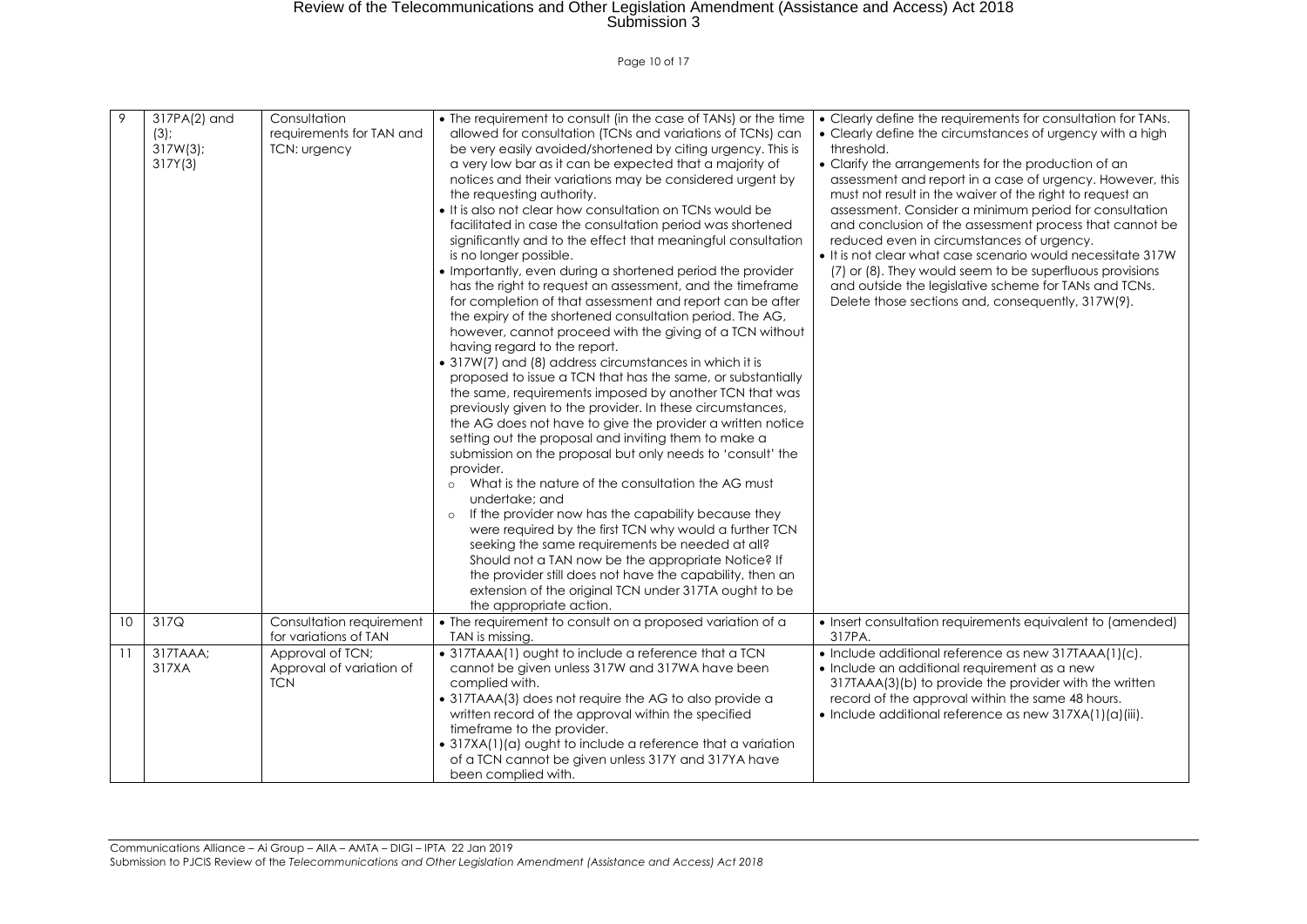Page 11 of 17

| 12 | 317TAAA:<br>317TXA | List of matters for<br>consideration when<br>approving TCN | • The list of matters that the Minister must have regard to<br>when considering the approval of a TCN or of a variation<br>of a TCN is less extensive than the consideration that must<br>be given for TARs, TANs and variation of TANs. This is not<br>acceptable given the extended powers granted by a<br>TCN. Importantly, the Minister must give consideration to<br>the legitimate expectations of the community regarding<br>privacy and cybersecurity and whether the requested<br>thing is the least intrusive means.                                          | • Amend 317TAAA $(6)$ and 317XA $(6)$ in line with 317J and<br>317RA. |
|----|--------------------|------------------------------------------------------------|-------------------------------------------------------------------------------------------------------------------------------------------------------------------------------------------------------------------------------------------------------------------------------------------------------------------------------------------------------------------------------------------------------------------------------------------------------------------------------------------------------------------------------------------------------------------------|-----------------------------------------------------------------------|
| 13 | 317W(7) and (8)    | Renewal of TCN                                             | • 317W(7) negates the requirement to issue a consultation<br>notice to the provider and to consider submissions if the<br>TCN is essentially the same as the immediately preceding<br>TCN. However, 317W(8) then stipulates that the Attorney-<br>General (AG) must consult the provider if the TCN is<br>essentially the same as the immediately preceding TCN<br>but gives no further details as to what the consultation<br>requirements are. The two sections appear contradictory<br>and require clarification and detail around the<br>consultation requirements. |                                                                       |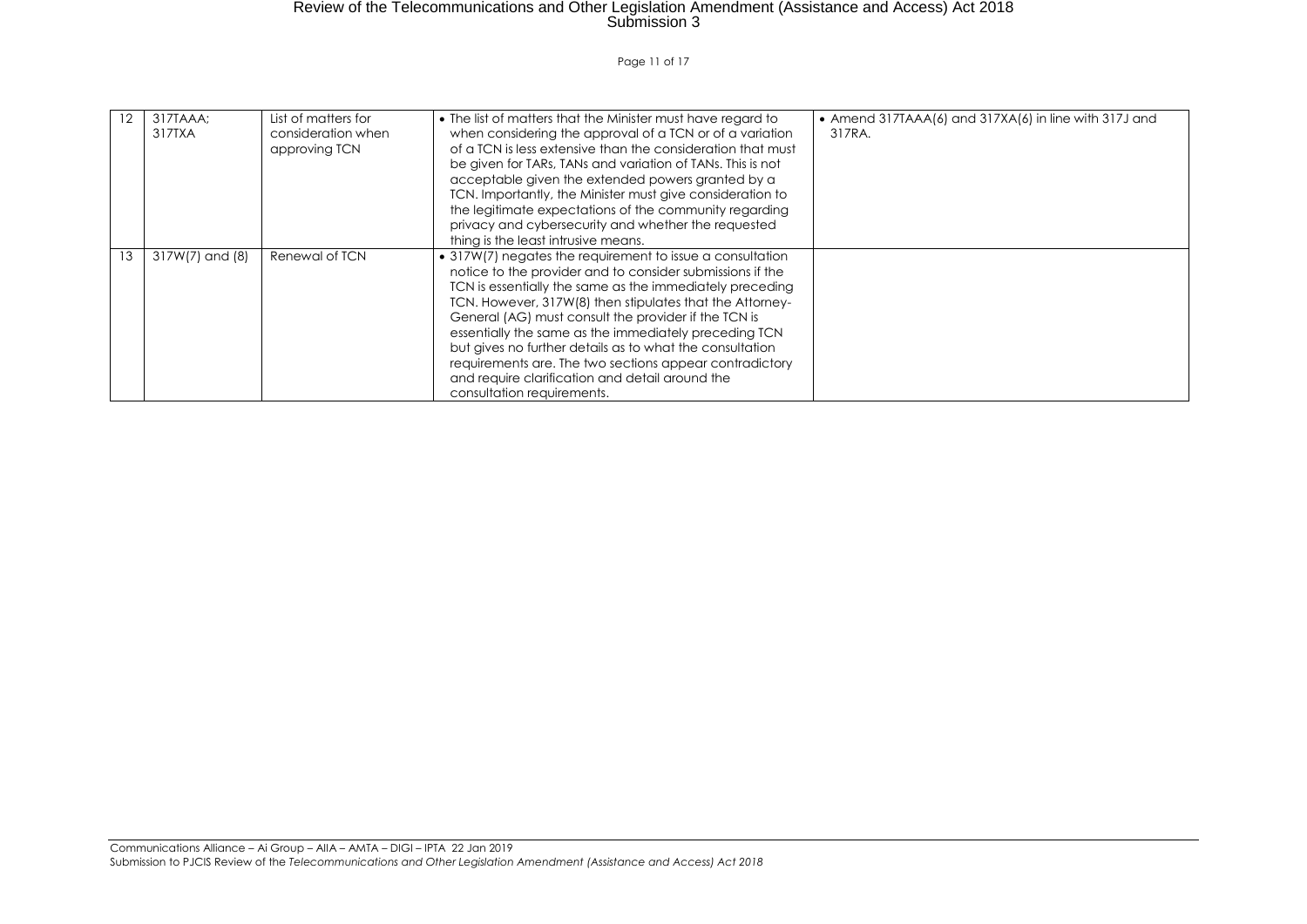Page 12 of 17

| 14 | 317WA:<br>317YA | Assessment and report of<br><b>TCN/variation of TCN</b> | • The appointment of the two assessors is made by the AG<br>and is, therefore, likely to be biased.<br>• In addition, 317WA/317YA does NOT stipulate that the<br>assessors have to be independent, i.e. the AG could<br>appoint a member of ASIO as the technical expert.<br>• Information provided by AustCyber suggests that<br>Government is already in the process of identifying a<br>panel (as opposed to two) of technical experts/retired<br>judges. If there was to be a panel, it is not clear whether all<br>panel members would provide their opinion or just two<br>selected members. It would be assumed that the panel<br>consists of equal numbers of technical experts and retired<br>judges.<br>• It is not clear if the appointed assessors would be<br>appointed for a specified, longer term or on a case by<br>case basis.<br>• 317WA(11)/317YA(10) only requires the AG to "have<br>regard to the copy of the report". This offers no protection<br>for providers and it is likely that the findings in the report<br>are being 'overridden by national security concerns' as<br>already evidenced during the consultation process in the | • Amend 317WA(2)/317YA(2) for the Commonwealth<br>Ombudsman to appoint the two assessors (or a panel),<br>and only after having invited nominations for candidates<br>from industry and Government.<br>• Clarify the term of the appointment.<br>• In case of a panel, ensure equal numbers.<br>• Include requirement of independence of the two<br>assessors into $317WA(4)$ and $(5)/317YA(4)$ and $(5)$ .<br>• Amend 317WA(11)/ 317YA(10) to the effect that the AG<br>must not give a TCN unless the two assessors come to the<br>conclusion that all criteria of an amended 317WS(7) (refer<br>to suggested Labor amendments) have been satisfied. |
|----|-----------------|---------------------------------------------------------|------------------------------------------------------------------------------------------------------------------------------------------------------------------------------------------------------------------------------------------------------------------------------------------------------------------------------------------------------------------------------------------------------------------------------------------------------------------------------------------------------------------------------------------------------------------------------------------------------------------------------------------------------------------------------------------------------------------------------------------------------------------------------------------------------------------------------------------------------------------------------------------------------------------------------------------------------------------------------------------------------------------------------------------------------------------------------------------------------------------------------------------------------------------|---------------------------------------------------------------------------------------------------------------------------------------------------------------------------------------------------------------------------------------------------------------------------------------------------------------------------------------------------------------------------------------------------------------------------------------------------------------------------------------------------------------------------------------------------------------------------------------------------------------------------------------------------------|
|    |                 |                                                         |                                                                                                                                                                                                                                                                                                                                                                                                                                                                                                                                                                                                                                                                                                                                                                                                                                                                                                                                                                                                                                                                                                                                                                  |                                                                                                                                                                                                                                                                                                                                                                                                                                                                                                                                                                                                                                                         |
|    |                 |                                                         |                                                                                                                                                                                                                                                                                                                                                                                                                                                                                                                                                                                                                                                                                                                                                                                                                                                                                                                                                                                                                                                                                                                                                                  |                                                                                                                                                                                                                                                                                                                                                                                                                                                                                                                                                                                                                                                         |
|    |                 |                                                         |                                                                                                                                                                                                                                                                                                                                                                                                                                                                                                                                                                                                                                                                                                                                                                                                                                                                                                                                                                                                                                                                                                                                                                  |                                                                                                                                                                                                                                                                                                                                                                                                                                                                                                                                                                                                                                                         |
|    |                 |                                                         |                                                                                                                                                                                                                                                                                                                                                                                                                                                                                                                                                                                                                                                                                                                                                                                                                                                                                                                                                                                                                                                                                                                                                                  |                                                                                                                                                                                                                                                                                                                                                                                                                                                                                                                                                                                                                                                         |
|    |                 |                                                         |                                                                                                                                                                                                                                                                                                                                                                                                                                                                                                                                                                                                                                                                                                                                                                                                                                                                                                                                                                                                                                                                                                                                                                  |                                                                                                                                                                                                                                                                                                                                                                                                                                                                                                                                                                                                                                                         |
|    |                 |                                                         |                                                                                                                                                                                                                                                                                                                                                                                                                                                                                                                                                                                                                                                                                                                                                                                                                                                                                                                                                                                                                                                                                                                                                                  |                                                                                                                                                                                                                                                                                                                                                                                                                                                                                                                                                                                                                                                         |
|    |                 |                                                         |                                                                                                                                                                                                                                                                                                                                                                                                                                                                                                                                                                                                                                                                                                                                                                                                                                                                                                                                                                                                                                                                                                                                                                  |                                                                                                                                                                                                                                                                                                                                                                                                                                                                                                                                                                                                                                                         |
|    |                 |                                                         |                                                                                                                                                                                                                                                                                                                                                                                                                                                                                                                                                                                                                                                                                                                                                                                                                                                                                                                                                                                                                                                                                                                                                                  |                                                                                                                                                                                                                                                                                                                                                                                                                                                                                                                                                                                                                                                         |
|    |                 |                                                         |                                                                                                                                                                                                                                                                                                                                                                                                                                                                                                                                                                                                                                                                                                                                                                                                                                                                                                                                                                                                                                                                                                                                                                  |                                                                                                                                                                                                                                                                                                                                                                                                                                                                                                                                                                                                                                                         |
|    |                 |                                                         |                                                                                                                                                                                                                                                                                                                                                                                                                                                                                                                                                                                                                                                                                                                                                                                                                                                                                                                                                                                                                                                                                                                                                                  |                                                                                                                                                                                                                                                                                                                                                                                                                                                                                                                                                                                                                                                         |
|    |                 |                                                         | drafting stage of the Bill.                                                                                                                                                                                                                                                                                                                                                                                                                                                                                                                                                                                                                                                                                                                                                                                                                                                                                                                                                                                                                                                                                                                                      |                                                                                                                                                                                                                                                                                                                                                                                                                                                                                                                                                                                                                                                         |
|    |                 |                                                         | • It is also unclear how the AG is to proceed if the two<br>assessors disagree on the assessment whether the TCN                                                                                                                                                                                                                                                                                                                                                                                                                                                                                                                                                                                                                                                                                                                                                                                                                                                                                                                                                                                                                                                 |                                                                                                                                                                                                                                                                                                                                                                                                                                                                                                                                                                                                                                                         |
|    |                 |                                                         | would contravene 3172G. Given the importance of the                                                                                                                                                                                                                                                                                                                                                                                                                                                                                                                                                                                                                                                                                                                                                                                                                                                                                                                                                                                                                                                                                                              |                                                                                                                                                                                                                                                                                                                                                                                                                                                                                                                                                                                                                                                         |
|    |                 |                                                         | independent review, the AG ought not be allowed to                                                                                                                                                                                                                                                                                                                                                                                                                                                                                                                                                                                                                                                                                                                                                                                                                                                                                                                                                                                                                                                                                                               |                                                                                                                                                                                                                                                                                                                                                                                                                                                                                                                                                                                                                                                         |
|    |                 |                                                         | proceed with the notice unless both assessors come to the                                                                                                                                                                                                                                                                                                                                                                                                                                                                                                                                                                                                                                                                                                                                                                                                                                                                                                                                                                                                                                                                                                        |                                                                                                                                                                                                                                                                                                                                                                                                                                                                                                                                                                                                                                                         |
|    |                 |                                                         | conclusion that the notice satisfies all criteria of 317WA.                                                                                                                                                                                                                                                                                                                                                                                                                                                                                                                                                                                                                                                                                                                                                                                                                                                                                                                                                                                                                                                                                                      |                                                                                                                                                                                                                                                                                                                                                                                                                                                                                                                                                                                                                                                         |
|    |                 |                                                         | This also removes the issues of how the AG is to 'have                                                                                                                                                                                                                                                                                                                                                                                                                                                                                                                                                                                                                                                                                                                                                                                                                                                                                                                                                                                                                                                                                                           |                                                                                                                                                                                                                                                                                                                                                                                                                                                                                                                                                                                                                                                         |
|    |                 |                                                         | regard to' the report.                                                                                                                                                                                                                                                                                                                                                                                                                                                                                                                                                                                                                                                                                                                                                                                                                                                                                                                                                                                                                                                                                                                                           |                                                                                                                                                                                                                                                                                                                                                                                                                                                                                                                                                                                                                                                         |
|    |                 |                                                         | • It is not appropriate to give the greatest weight to the                                                                                                                                                                                                                                                                                                                                                                                                                                                                                                                                                                                                                                                                                                                                                                                                                                                                                                                                                                                                                                                                                                       |                                                                                                                                                                                                                                                                                                                                                                                                                                                                                                                                                                                                                                                         |
|    |                 |                                                         | contravention of 3172G. Other criteria, such as using the                                                                                                                                                                                                                                                                                                                                                                                                                                                                                                                                                                                                                                                                                                                                                                                                                                                                                                                                                                                                                                                                                                        |                                                                                                                                                                                                                                                                                                                                                                                                                                                                                                                                                                                                                                                         |
|    |                 |                                                         | least intrusive measure, may have equal or greater weight                                                                                                                                                                                                                                                                                                                                                                                                                                                                                                                                                                                                                                                                                                                                                                                                                                                                                                                                                                                                                                                                                                        |                                                                                                                                                                                                                                                                                                                                                                                                                                                                                                                                                                                                                                                         |
|    |                 |                                                         | than the contravention of 317ZG.                                                                                                                                                                                                                                                                                                                                                                                                                                                                                                                                                                                                                                                                                                                                                                                                                                                                                                                                                                                                                                                                                                                                 |                                                                                                                                                                                                                                                                                                                                                                                                                                                                                                                                                                                                                                                         |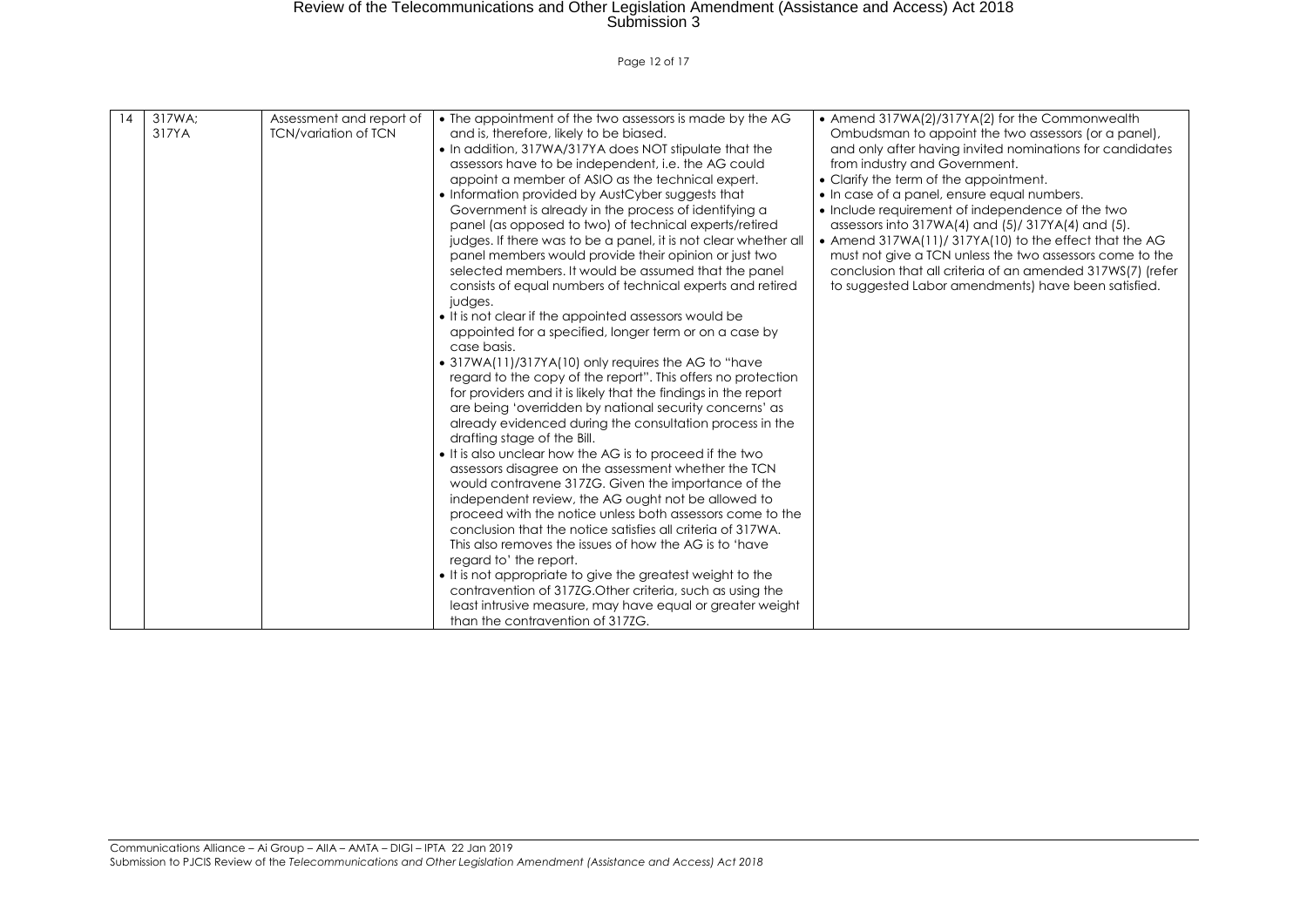Page 13 of 17

| 15 | 317ZB:<br>317RA:<br>317ZAA | Breach of foreign law                     | • The legislation only creates a defence for providers if the<br>act requested by a TAN or TCN is done in a foreign country<br>and would contravene foreign law. However, for example,<br>if an Australian provider took action in Australia that<br>compromised the security or privacy of a European citizen<br>under the General Data Protection Regulation (GDPR) of<br>the European Union, the provider could be liable for fines<br>of up to 4% of its global revenues, thereby placing the<br>provider into an extremely difficult position with respect to<br>compliance with either legislation.<br>Therefore, the implications for a provider of complying with<br>the Act ought to be an express consideration when<br>assessing the reasonableness of a TAN/TCN, and the<br>defence afforded by the legislation ought to be extended<br>to include actions taken in Australia as well as in a foreign<br>country. | • Include into 317RA and 317ZAA, respectively, the legal<br>implications for a provider of complying with the<br>requirements of a TAN/TCN as a mandatory consideration<br>when considering the reasonableness of the TAN/TCN.<br>• Remove 'in a foreign country' from 317ZB(a) and (b).                                                                                                                                                               |
|----|----------------------------|-------------------------------------------|-------------------------------------------------------------------------------------------------------------------------------------------------------------------------------------------------------------------------------------------------------------------------------------------------------------------------------------------------------------------------------------------------------------------------------------------------------------------------------------------------------------------------------------------------------------------------------------------------------------------------------------------------------------------------------------------------------------------------------------------------------------------------------------------------------------------------------------------------------------------------------------------------------------------------------|--------------------------------------------------------------------------------------------------------------------------------------------------------------------------------------------------------------------------------------------------------------------------------------------------------------------------------------------------------------------------------------------------------------------------------------------------------|
| 16 | 317ZF                      | Unauthorised disclosure<br>of information | • Employees of providers must not disclose TAR/TAN/TCN<br>information. Government claims that the corporate entity,<br>i.e. the designated communications provider, is the<br>recipient of the request/notice. However, the Act itself<br>does not specify this be the case and instead uses 'person'<br>in its definition of a provider.<br>• It is also not clear how employees of a provider can share<br>information internally in order to comply with the<br>request/notice. It appears from the Explanatory<br>Memorandum that 317ZF(3)(a) is intended for this purpose<br>but this ought to be made clearer within the legislation<br>itself.                                                                                                                                                                                                                                                                         | • Clarify that the recipient of a request/notice must be the<br>CEO, MD etc. of a provider and that where this is not the<br>case, the recipient is permitted to share the information<br>with management of the provider.<br>• Amend 317ZF(3)(a) to clearly state that employees of a<br>provider can share the information, including with parties<br>external to the provider, to the extent this is required to<br>comply with the request/notice. |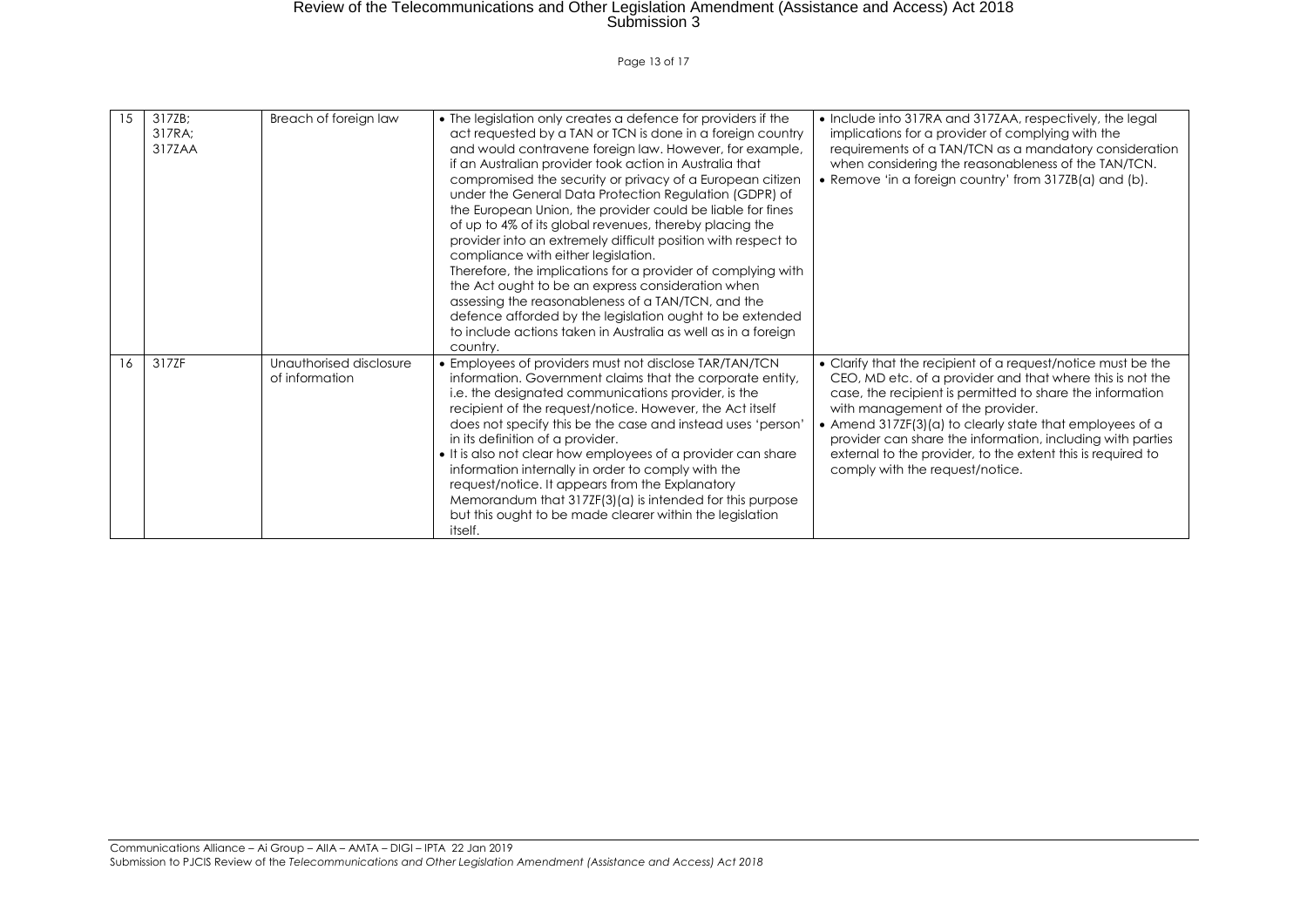Page 14 of 17

| 17 | 3172G(4) | Limitations regarding<br>systemic weaknesses etc. | • 317ZG(4)(A) and (B) refer to a weakness/vulnerability that<br>is "selectively introduced to one or more target<br>technologies that are connected with a particular<br>person". This may suggest that a physical communications<br>connection is required for the reference to apply.<br>• 317ZG(4)(A) and (B) refer to "information held by any other<br>person". The use of 'held' creates a too narrow<br>application as it does not include, e.g. the damaging or<br>disabling of a system, destruction and damaging of data<br>that is not being held and real time system data that is<br>created by not held.<br>• 317ZG(4)(C) defines the circumstances of (A) and (B) "if<br>the act or thing creates a material risk that otherwise<br>secure information can be accessed by an authorised<br>person". The use of 'accessed' in this context appears too<br>limiting. It is conceivable that information is not being<br>accessed by yet be made less secure through other<br>means. It is also conceivable that the flow-on<br>consequences from the weakness only enables or<br>facilitates access at a later time as vulnerabilities may not<br>be detected immediately even though it is likely that they<br>will be detected later-on. | • Use Amendment as suggested by Labor                                                                                                                                                  |
|----|----------|---------------------------------------------------|---------------------------------------------------------------------------------------------------------------------------------------------------------------------------------------------------------------------------------------------------------------------------------------------------------------------------------------------------------------------------------------------------------------------------------------------------------------------------------------------------------------------------------------------------------------------------------------------------------------------------------------------------------------------------------------------------------------------------------------------------------------------------------------------------------------------------------------------------------------------------------------------------------------------------------------------------------------------------------------------------------------------------------------------------------------------------------------------------------------------------------------------------------------------------------------------------------------------------------------------------------|----------------------------------------------------------------------------------------------------------------------------------------------------------------------------------------|
| 18 | 317ZGA   | Limits on TCN                                     | • 317ZGA only applies to TCNs. Given the intent of this<br>section and the extremely wide scope of LATs (317E),<br>317ZGA must be amended to also apply to TARs and TANs.<br>• 317ZGA(1)(c) artificially limits the notice that can be made<br>to "the capability to enable communications [] be<br>intercepted in accordance with an interception warrant"<br>(emphasis added). It appears that any capability to<br>intercept communications ought to be excluded not only<br>those in accordance with a warrant.<br>• 317ZGA(3) only applies to information to be kept or<br>caused to be kept. This clause ought to also apply to<br>information being disclosed as the disclosure ought to be<br>managed through the Telecommunications Act 1997.<br>• 317ZGA(4) replicates Section 187A(4)(b) of the<br>Telecommunications (Interception and Access) Act 1979<br>(TIAA). Given the intent of the section if would be<br>preferable to also put beyond doubt that content and<br>substance of a communication cannot be kept (and<br>disclosed, see above) using the powers of a request or<br>notice.                                                                                                                                             | • Amend 317ZGA to equally apply to TARs, TANs and TCNs.<br>• Delete reference to interception warrants in<br>$317ZGA(1)(c)$ .<br>$\bullet$ Include 187A(4) of the TIAA into 317ZGA(4). |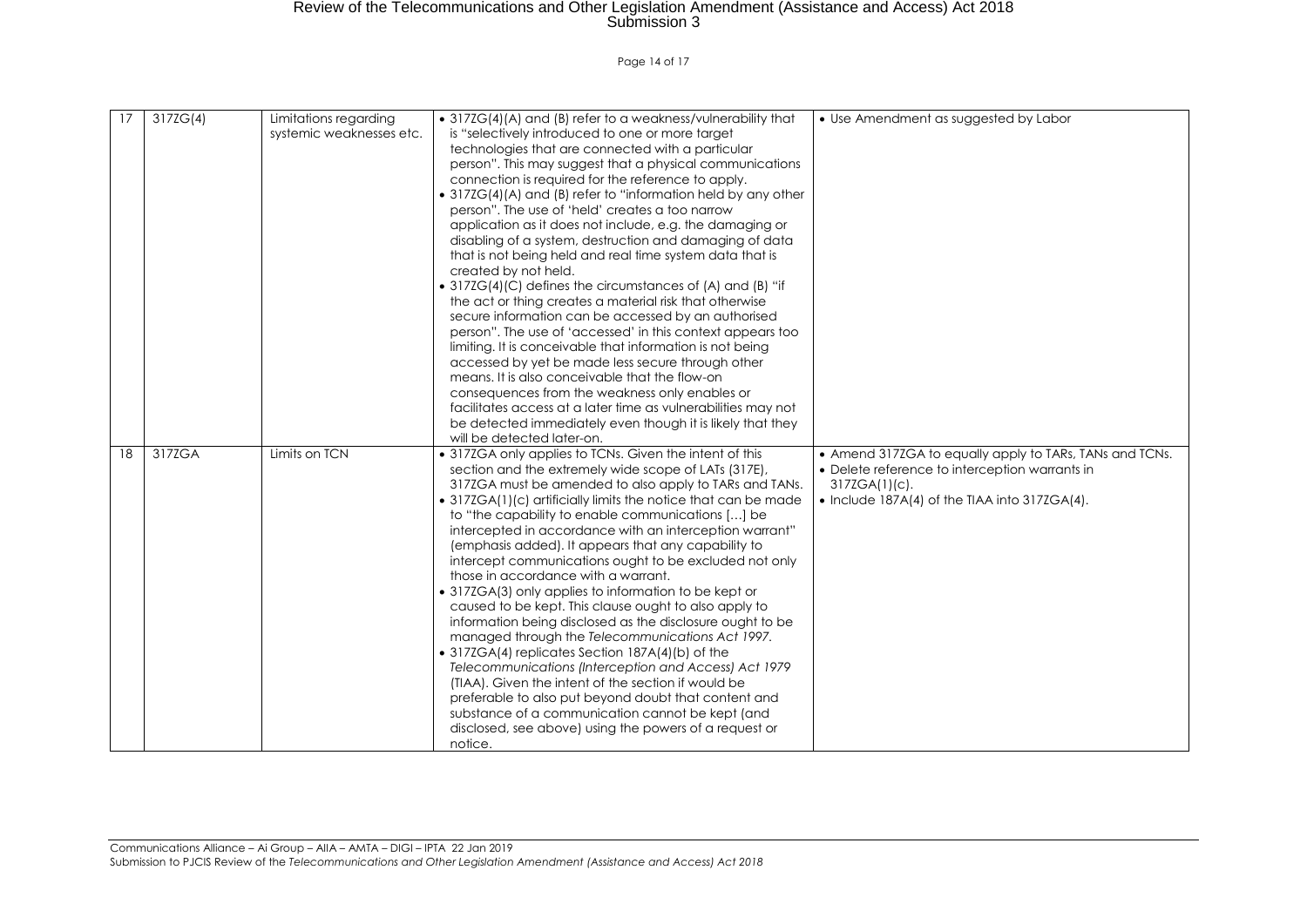Page 15 of 17

| 19 | 317ZH | General limits on TAR,<br>TAN, TCN | • 317ZH(1) ought to expressly list the Telecommunications<br>Act 1997 as it is one of the key Acts that is being used to<br>reauest metadata.<br>• The protections afforded by the limitations set out in<br>317ZH(1) to (3) are largely being eroded by the exceptions<br>contained in 317(4) and (5) if a request or notice would<br>assist in, or facilitate, giving effect to a warrant or<br>authorisation under law. This is an incredibly low bar in any<br>situation but also erodes the special protections for<br>journalists in the data retention legislation (warrant<br>required). An interception agency just needs to obtain a<br>warrant for a suspect/source, and any form of protection<br>for any designated communications provider (and<br>journalist for that matter) no longer applies as the listed act<br>or thing can be declared as facilitating giving effect to a<br>warrant.<br>• The protections afforded by the limitations set out in<br>317ZH(1) to (3) are also ineffective to the extent that they<br>fail to take into account the possibility that an agency will<br>have direct access to the provider's systems, services or<br>information by reason of requiring installation or<br>maintenance of the agency's software or equipment<br>which could be used to access information or control<br>systems without the provider taking any step that would<br>contravene Part 13 of the Telecommunications Act 1997:<br>If the agency is given direct access to meta data or<br>information in this way, the mechanism set out in 317ZH<br>does not operate to require that the agency obtain an<br>authorisation or warrant before accessing metadata or<br>other information. This happens because the effective<br>operation of 317ZH(1) depends upon the assumed<br>application of Part 13 of the Telecommunications Act<br>1997 to the information held by the provider (317ZH)<br>(2)(b)). However, Part 13 of the Telecommunications<br>Act 1997 (in particular Section 276) only applies a<br>restriction on the 'use and disclosure' of certain<br>information by the provider. 317ZH(1)says that a<br>warrant or authorisation is required where the provider<br>would have to make a use or disclosure that is contrary<br>to its obligations in Part 13. (i.e. that it must be the<br>provider making the disclosure and the act of<br>disclosure by the provider must be one that requires a<br>warrant or authorisation). Once an agency has<br>software or equipment in the providers system it may<br>be able access information without involving the | • Include reference to Telecommunications Act 1997 as<br>new item (c).<br>• Remove $317H(4)$ and $(5)$ .<br>• Add to 317ZH(2) new subparagraphs (c) and (d) to read:<br>(c) assume that third party access, including virtual<br>access or control of any software, equipment,<br>component or system, would contravene Section 276;<br>and<br>(d) assume that third party access to or exfiltration of<br>any information or documents from a designated<br>communications provider would contravene Section<br>276.<br>delete "and" from the end of 317ZH(2) (a).<br>$\circ$ |
|----|-------|------------------------------------|-----------------------------------------------------------------------------------------------------------------------------------------------------------------------------------------------------------------------------------------------------------------------------------------------------------------------------------------------------------------------------------------------------------------------------------------------------------------------------------------------------------------------------------------------------------------------------------------------------------------------------------------------------------------------------------------------------------------------------------------------------------------------------------------------------------------------------------------------------------------------------------------------------------------------------------------------------------------------------------------------------------------------------------------------------------------------------------------------------------------------------------------------------------------------------------------------------------------------------------------------------------------------------------------------------------------------------------------------------------------------------------------------------------------------------------------------------------------------------------------------------------------------------------------------------------------------------------------------------------------------------------------------------------------------------------------------------------------------------------------------------------------------------------------------------------------------------------------------------------------------------------------------------------------------------------------------------------------------------------------------------------------------------------------------------------------------------------------------------------------------------------------------------------------------------------------------------------------------------------------------------------------------------------------------------------------------------------------------------------------------------------------------------------------------------------------------------------------------------------------------------------------------------------------------------------------------------------------------------------------|--------------------------------------------------------------------------------------------------------------------------------------------------------------------------------------------------------------------------------------------------------------------------------------------------------------------------------------------------------------------------------------------------------------------------------------------------------------------------------------------------------------------------------------------------------------------------------|
|    |       |                                    | provider: access to the information could be achieved<br>without 'use or disclosure' by the provider. The access                                                                                                                                                                                                                                                                                                                                                                                                                                                                                                                                                                                                                                                                                                                                                                                                                                                                                                                                                                                                                                                                                                                                                                                                                                                                                                                                                                                                                                                                                                                                                                                                                                                                                                                                                                                                                                                                                                                                                                                                                                                                                                                                                                                                                                                                                                                                                                                                                                                                                                |                                                                                                                                                                                                                                                                                                                                                                                                                                                                                                                                                                                |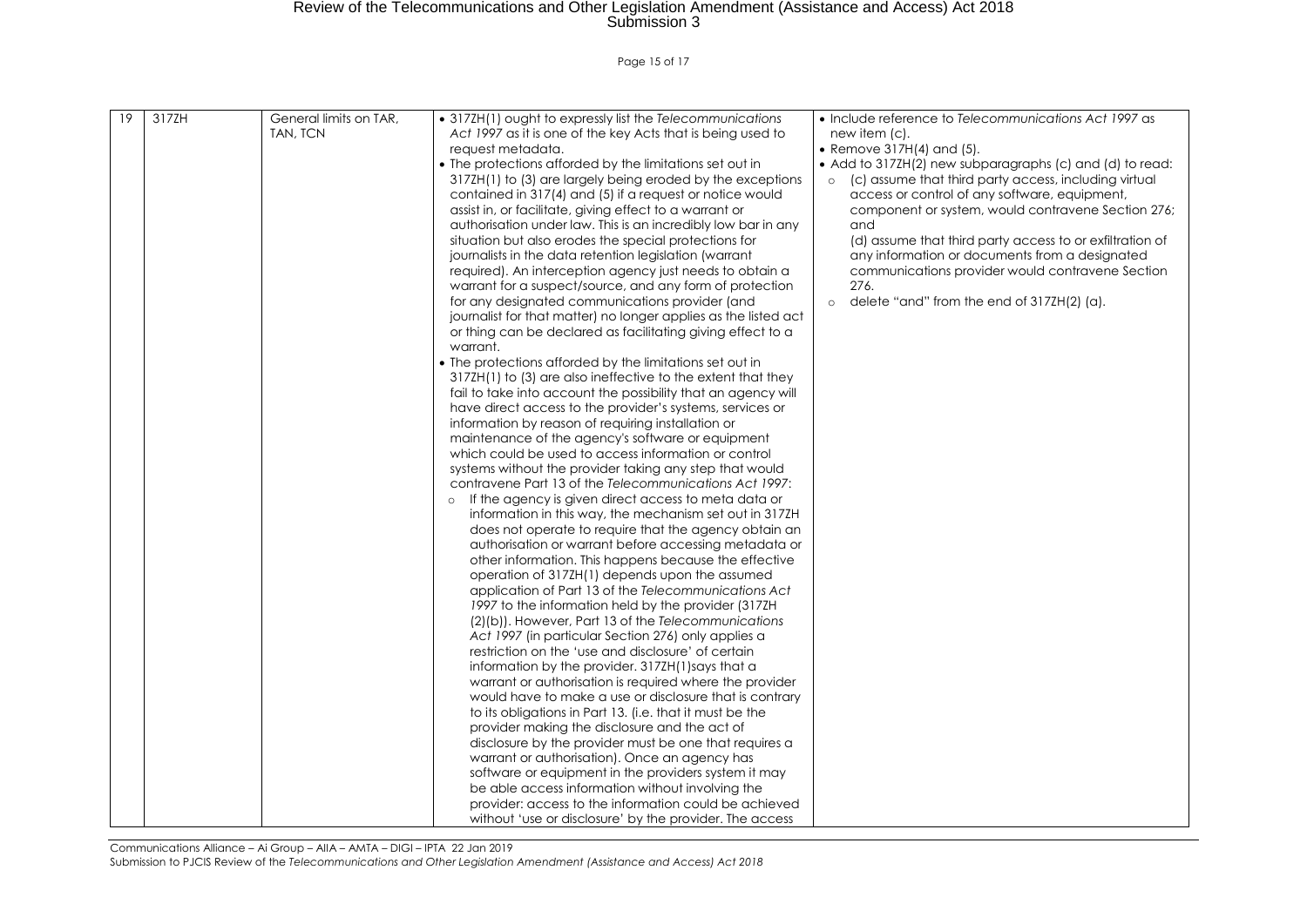#### Page 16 of 17

|                 |                                           |                                                          | could be obtained directly and independently by the<br>agency. In this way, 317ZH as drafted appears to allow<br>an agency to install software or equipment into a<br>provider system and get direct access to metadata or<br>information without obtaining a warrant or<br>authorisation.<br>If the agency is given direct control of the provider's<br>system by agency software or equipment the agency<br>may be able to take steps that would in ordinary<br>course be authorised by a warrant such as 'adding,<br>copying, deleting or altering data in a computer' or<br>'any thing reasonably necessary to conceal the fact<br>that anything has been done'. Part 13 of the<br>Telecommunications Act 1997 does not contemplate<br>the possibility that a regulated party will not protect its<br>systems from third party interference. As discussed in<br>the point above the obligations expressed as<br>obligations of the regulated party. Accordingly, if<br>software or equipment installed by an agency enables<br>the agency to take direct control of service provider<br>systems without service provider involvement, the<br>requirements expressed in 317ZH appear to operate in<br>a manner that would allow the agency to exercise<br>direct control without obtaining a warrant. |                                                                                                                                                                                                                                        |
|-----------------|-------------------------------------------|----------------------------------------------------------|----------------------------------------------------------------------------------------------------------------------------------------------------------------------------------------------------------------------------------------------------------------------------------------------------------------------------------------------------------------------------------------------------------------------------------------------------------------------------------------------------------------------------------------------------------------------------------------------------------------------------------------------------------------------------------------------------------------------------------------------------------------------------------------------------------------------------------------------------------------------------------------------------------------------------------------------------------------------------------------------------------------------------------------------------------------------------------------------------------------------------------------------------------------------------------------------------------------------------------------------------------------------------------------------------------|----------------------------------------------------------------------------------------------------------------------------------------------------------------------------------------------------------------------------------------|
| 20              | 317DA;<br>317P;<br>317Q;<br>317V:<br>317X | Judicial agreement to<br>TAN and TCN (and<br>variations) | . Fully support a warrant based-system with judicial oversight<br>(i.e. warrants not to be issued by other persons such as a<br>Justice of the Peace etc.)                                                                                                                                                                                                                                                                                                                                                                                                                                                                                                                                                                                                                                                                                                                                                                                                                                                                                                                                                                                                                                                                                                                                               | • Agree with suggested Labor amendment as per motion.<br>• Consider if the sections on 'Decision-making criteria' is the<br>most appropriate place (alternative: sections that relate<br>to the approval of the notice, e.g. 317TAAA). |
| $\overline{21}$ | 317ZH                                     | General limits on TAR,<br>TAN, TCN                       | • The amendments included by the Government do not<br>appear to be useful. Why has the Intelligence Services Act<br>2001 been deleted?                                                                                                                                                                                                                                                                                                                                                                                                                                                                                                                                                                                                                                                                                                                                                                                                                                                                                                                                                                                                                                                                                                                                                                   | • Agree with suggested Labor amendment as per motion.                                                                                                                                                                                  |
| 22              | Throughout Act                            | <b>TAN</b>                                               | . We suggest removing TANs from the legislation because:<br>The delineation between TAN and TCN is difficult and it<br>appears that (without further amendments), due to the<br>extensive scope of LATs, a TAN could be misused to<br>request help that ought to be given under a TCN only.<br>The consultation requirements for TANs would require<br>$\circ$<br>further improvement.<br>TANs are not afforded the right to an independent<br>$\circ$<br>assessment and report when this would be required<br>given the concerns above.<br>• It would greatly reduce complexity.                                                                                                                                                                                                                                                                                                                                                                                                                                                                                                                                                                                                                                                                                                                        | • Remove TANs from the legislation.                                                                                                                                                                                                    |